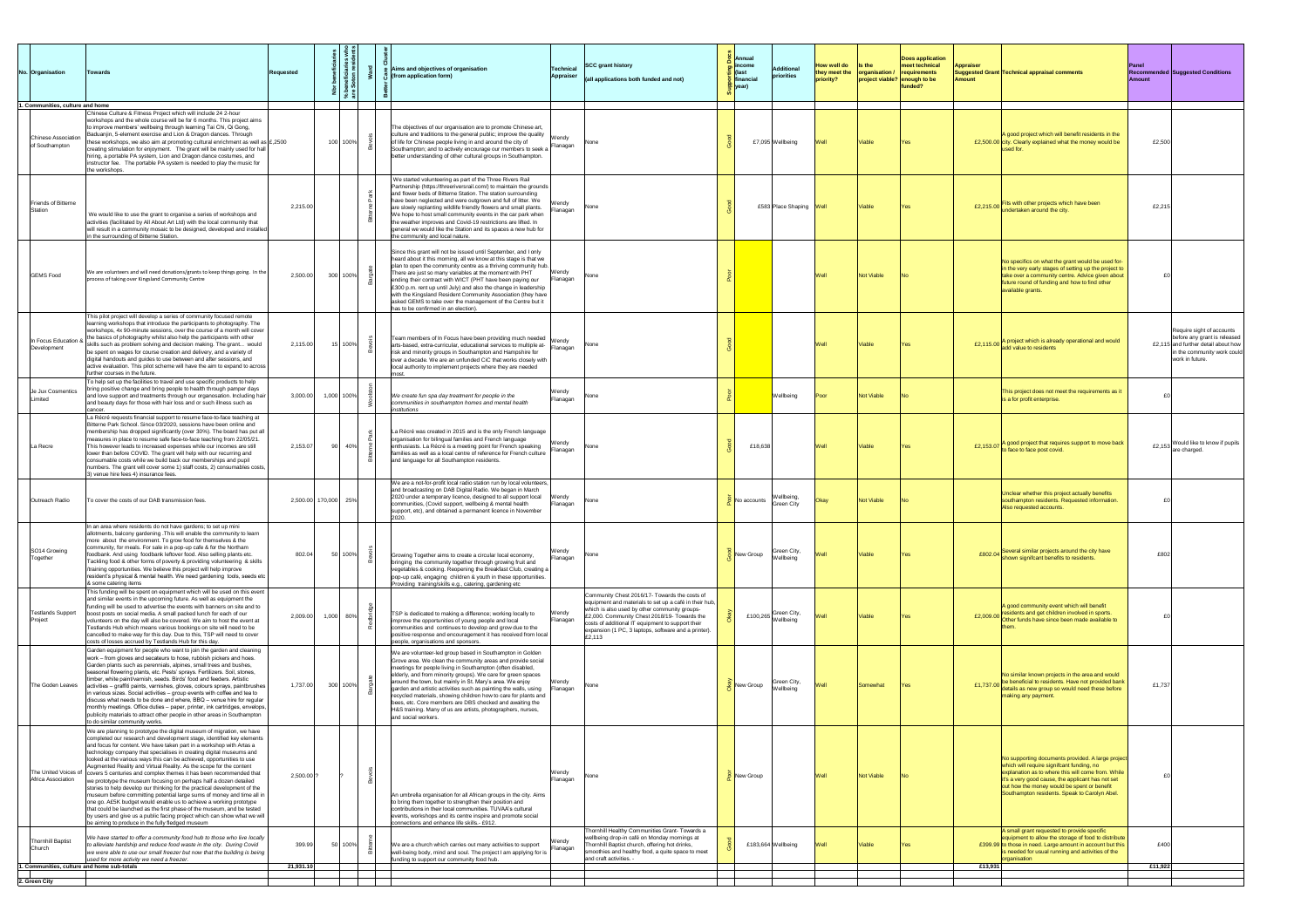| No. Organisation                                 | <b>Towards</b>                                                                                                                                                                                                                                                                                                                                                                                                                                                                                                                                                                                                                                                                                                                                                                                                                                                                                                                                                                                           | <b>Requested</b> |          | <b>Aims and objectives of organisation</b><br>(from application form)                                                                                                                                                                                                                                                                                                                                                                                                                       | Technical<br><b>Appraiser</b> | <b>SCC grant history</b><br>$\vert$ (all applications both funded and not)                                                                                                                                                                                                                                                                                                                                                                                                                                                                                                                                                                                  | $\frac{8}{9}$ Annual<br>$\frac{1}{5}$ income<br>$\vert$ (last<br>S financial<br><mark>ੂ</mark>  year) | Additiona<br>priorities                                            | <b>How well do</b><br>they meet the<br>priority? | $\blacksquare$ Is the<br><b>organisation / requirements</b><br>$ $ project viable? $ $ enough to be | <b>Does application</b><br>$ $ meet technical<br>funded? | <b>Appraiser</b><br><b>Amount</b> | Suggested Grant Technical appraisal comments                                                                                                                                                                                                       | Panel<br><b>Recommended Suggested Conditions</b><br><b>Amount</b>                                                                                                                                        |
|--------------------------------------------------|----------------------------------------------------------------------------------------------------------------------------------------------------------------------------------------------------------------------------------------------------------------------------------------------------------------------------------------------------------------------------------------------------------------------------------------------------------------------------------------------------------------------------------------------------------------------------------------------------------------------------------------------------------------------------------------------------------------------------------------------------------------------------------------------------------------------------------------------------------------------------------------------------------------------------------------------------------------------------------------------------------|------------------|----------|---------------------------------------------------------------------------------------------------------------------------------------------------------------------------------------------------------------------------------------------------------------------------------------------------------------------------------------------------------------------------------------------------------------------------------------------------------------------------------------------|-------------------------------|-------------------------------------------------------------------------------------------------------------------------------------------------------------------------------------------------------------------------------------------------------------------------------------------------------------------------------------------------------------------------------------------------------------------------------------------------------------------------------------------------------------------------------------------------------------------------------------------------------------------------------------------------------------|-------------------------------------------------------------------------------------------------------|--------------------------------------------------------------------|--------------------------------------------------|-----------------------------------------------------------------------------------------------------|----------------------------------------------------------|-----------------------------------|----------------------------------------------------------------------------------------------------------------------------------------------------------------------------------------------------------------------------------------------------|----------------------------------------------------------------------------------------------------------------------------------------------------------------------------------------------------------|
| Castleshaw<br>Community Allotment                | Replace and repair essential equipment such as spades, forks and other<br>tools for working the allotment. Manure to reinvigorate the soil and<br>maintain its structure. Seed potatoes, onion sets, seeds and plants to<br>ensure a good harvest and biodiversity. Tea, coffee, milk and sugar to<br>refresh our attendees.                                                                                                                                                                                                                                                                                                                                                                                                                                                                                                                                                                                                                                                                             | £498,00          | 15 100%  | An allotment group providing flexible support to vulnerable<br>adults improving their health and wellbeing within a sustainable<br>healthy safe and inclusive environment for everyone. Our aims<br>are to reduce social isolation, encourage exercise. Supporting<br>colleagues are trained in supporting vulnerable adults. Pippa<br>(lead co-ordinator) has RHS and Countryside Management<br>qualifications.                                                                            | Wendy<br>Flanagan             | INone                                                                                                                                                                                                                                                                                                                                                                                                                                                                                                                                                                                                                                                       |                                                                                                       | Wellbeing                                                          |                                                  | Viable                                                                                              |                                                          |                                   | A small grant needed to keep a community group<br> going. I have omitted the amount for tea and coffee  <br>£480.00 as this is not integral to the group's activities and<br>therefore cannot be funded under the community<br>chest grant scheme. | £498                                                                                                                                                                                                     |
| Cloudz Kidz CIC                                  | We are going to run 10 workshops over the 5 weeks period, for 14<br>children each workshop. Workshops are focusing on nature and<br>environment. Children will be experiencing outside environment learning<br>about animals, insects, plants and recycling. Highlighting the importance<br>of clean environment without litter and what role they have in community<br>themselves as young environmentalists. We will be having volunteer Vet<br>doctor speaking about animals in the city. We will be building birth<br>feeders from recycled materials and insects hotels and much more. We<br>will learn what animals and plants mean for life on our planet and how we<br>Ineed to nurture our nature.                                                                                                                                                                                                                                                                                              | 2,500.29         | 150 100% | We are giving equal opportunities to children and young people<br> in our community by providing affordable hands on screen free<br>workshops for children to learn and create. Also providing<br>mobile crèche services to community groups and other<br>providers who needs children to be looked after by<br>professionals whilst they deliver their workshops/trainings.                                                                                                                | Wendy<br>Flanagan             | None                                                                                                                                                                                                                                                                                                                                                                                                                                                                                                                                                                                                                                                        | £3,000                                                                                                |                                                                    |                                                  | Viable                                                                                              |                                                          |                                   | £2,500.00 Would recommend for funding.                                                                                                                                                                                                             | Would like to check how the<br>£2,500 children are reached to enrol<br>in the project.                                                                                                                   |
|                                                  | We have been given planning permission to construct a car park at our<br>$\alpha$ QK Southampton FC $\beta$ ground. One ecology condition is to plant a hedgerow of 75 metres in<br>length between us and the rugby pitches.                                                                                                                                                                                                                                                                                                                                                                                                                                                                                                                                                                                                                                                                                                                                                                             | 1,000.00         | 200 90%  | We provide the facilities, the kit and equipment and admin<br>support to allow our youth teams, and our two male and two<br>female adult teams to train and play competitive football on a                                                                                                                                                                                                                                                                                                  | Wendy<br>Flanagan             | Community Chest 2014/15- Towards equipment and<br>publicity to attract new players for the youth teams.-<br>1,584                                                                                                                                                                                                                                                                                                                                                                                                                                                                                                                                           | £26,198                                                                                               |                                                                    |                                                  | Viable                                                                                              |                                                          |                                   | £1,002.50 A good addition to the city and the football club                                                                                                                                                                                        |                                                                                                                                                                                                          |
| The Spitfire Makers<br>Charitable Trust          | To boost our ability to collect and share stories of Southampton people<br>who were Spitfire Makers during WW2 by better equipping, training,<br>supporting, our volunteer Trustees and project team. To improve our<br>displays at community events, including Southampton Heritage Open<br>Days in September 2022. To access history societies that offer<br>training/insurance. To increase our online Zoom audience from 30 to 100<br>people by upgrading from limited free sessions to an annual licence. To<br>run public events and an AGM. We have borrowed equipment where<br>possible but would like to purchase equipment to use for our public<br>history walks and talks.                                                                                                                                                                                                                                                                                                                   | 2,498.11         | 250 100% | regular basis in the local and Hampshire county leagues.<br>Spitfire Makers was formed on 5 <sup>th</sup> March 2020 to research,<br>collect, preserve, commemorate, and share the heritage of the Wendy<br>WW2 Spitfire Makers generations for the public benefit of future Flanagan<br>generations in Southampton, Hampshire, and beyond.                                                                                                                                                 |                               | None                                                                                                                                                                                                                                                                                                                                                                                                                                                                                                                                                                                                                                                        | £190                                                                                                  |                                                                    |                                                  | Viable                                                                                              | IYes.                                                    | £2,498.11                         |                                                                                                                                                                                                                                                    | Oversight of the details of<br>the British association of<br>local history. Small<br>£2,498 charge/donation to be made<br>for the walk in order to<br>sustain the organsation<br>without reliance on CC. |
| 2. Green City sub-totals                         |                                                                                                                                                                                                                                                                                                                                                                                                                                                                                                                                                                                                                                                                                                                                                                                                                                                                                                                                                                                                          | 5.998.40         |          |                                                                                                                                                                                                                                                                                                                                                                                                                                                                                             |                               |                                                                                                                                                                                                                                                                                                                                                                                                                                                                                                                                                                                                                                                             |                                                                                                       |                                                                    |                                                  |                                                                                                     |                                                          | £6.481                            |                                                                                                                                                                                                                                                    | £5,496                                                                                                                                                                                                   |
| 3. Place Shaping                                 |                                                                                                                                                                                                                                                                                                                                                                                                                                                                                                                                                                                                                                                                                                                                                                                                                                                                                                                                                                                                          |                  |          |                                                                                                                                                                                                                                                                                                                                                                                                                                                                                             |                               |                                                                                                                                                                                                                                                                                                                                                                                                                                                                                                                                                                                                                                                             |                                                                                                       |                                                                    |                                                  |                                                                                                     |                                                          |                                   |                                                                                                                                                                                                                                                    |                                                                                                                                                                                                          |
| . Place Shapting sub-total                       |                                                                                                                                                                                                                                                                                                                                                                                                                                                                                                                                                                                                                                                                                                                                                                                                                                                                                                                                                                                                          | 0.00             |          |                                                                                                                                                                                                                                                                                                                                                                                                                                                                                             |                               |                                                                                                                                                                                                                                                                                                                                                                                                                                                                                                                                                                                                                                                             |                                                                                                       |                                                                    |                                                  |                                                                                                     |                                                          |                                   |                                                                                                                                                                                                                                                    |                                                                                                                                                                                                          |
| 4. Wellbeing<br>14th Itchen South<br>Scout Group | The flooring of the Scout Hut is in desperate need of replacing as has<br>become very old and worn.                                                                                                                                                                                                                                                                                                                                                                                                                                                                                                                                                                                                                                                                                                                                                                                                                                                                                                      | 2,500.00         | 250 100% | Scouting promotes the development of young people in<br>achieving their full physical, intellectual, social and spiritual<br>potential, as individuals, as responsible citizens and as<br>members of their local, national and international communities.<br>Scouting offers a wide range of activities inc. gaining badges,<br>outdoor activities, cooking, team building etc.                                                                                                             | Wendy<br>Flanagan             | Lovell Grant-06/06/2014, towards cost of climbing<br>Community Chest 2018/19<br> wall, £1,000<br>towards cot of chairs and tables, £2.500                                                                                                                                                                                                                                                                                                                                                                                                                                                                                                                   |                                                                                                       |                                                                    |                                                  | Viable                                                                                              | IYes.                                                    |                                   | E2,500.00 A good cause, however the grant will not cover all<br>the work needed.                                                                                                                                                                   | <b>Ensure other funding has</b><br>£2,500 been secured, or applied for<br>to complete the project.                                                                                                       |
| Aspen Lodge Care                                 | Grant would be used for digital care planning and electronic Medication<br>Administration Records.                                                                                                                                                                                                                                                                                                                                                                                                                                                                                                                                                                                                                                                                                                                                                                                                                                                                                                       | 2,500.00         | 30 100%  | We provide 24 hour care to vulnerable adults which includes<br>taking them out for a walk or a meal, to do their shopping or<br>going to the bank. We arrange hospital and doctors<br>appointments and other health care professionals for our service                                                                                                                                                                                                                                      | Wendy<br>Flanagan             | None                                                                                                                                                                                                                                                                                                                                                                                                                                                                                                                                                                                                                                                        |                                                                                                       |                                                                    | <b>IOkav</b>                                     | Viable                                                                                              |                                                          |                                   | Appears to a commercial care home. Not a<br>£0.00 registered charity. Supporting documents not                                                                                                                                                     |                                                                                                                                                                                                          |
|                                                  | Board In The City CIC Volunteer expenses – the meals that they eat during a shift.                                                                                                                                                                                                                                                                                                                                                                                                                                                                                                                                                                                                                                                                                                                                                                                                                                                                                                                       | 2,427.00         | 300 100% | Board in the City (BitC) is an accessible board games cafe<br>which is available as a private hire venue. A sanctuary of neuro-<br>diversity and equal opportunity within Southampton which<br>specialising reaching families/individuals to promote social skills<br>& well being. We are also Leaders in the Field of Disability<br>Confident Employers.                                                                                                                                  |                               | Community Chest 2016/17- towards volunteer<br>uniforms, stationary and training- £1,500.<br>Community Chest 2018/19- towards cost of volunteer<br>expenses, training and uniforms- £2,500                                                                                                                                                                                                                                                                                                                                                                                                                                                                   |                                                                                                       |                                                                    |                                                  | Viable                                                                                              |                                                          | £0.00                             | Guidelines state unable to use community chest<br>grant for food and this is the only thing requested<br>on the application.                                                                                                                       |                                                                                                                                                                                                          |
| <b>Families First</b><br>Southampton             | Practical resources to enable our services to reach those in most need<br>which includes some room hire however organisations provide many of<br>our outreach and groupwork rooms for free. The targeted publicity is<br>focused at where families are need of our help. Make sure our services<br>are safe; safeguarding, health and safety training and insurance.<br>Extending our support for Kinship Carers and the children they care for,<br>our worker requires further Life Story Work Training                                                                                                                                                                                                                                                                                                                                                                                                                                                                                                 | 740.99           | 84 94%   | Provide outreach and group support for Kinship Carers, dads,<br>and families in areas of deprivation. We aim to assist families to<br>remain together accessing all the wider family resources to<br>parent their children with the best care possible. Working<br>together with many organisations to help children have the best                                                                                                                                                          | Wendy<br>Flanagan             | Imagine the Future Grant 2015/16- towards the costs  <br>of a sessional worker for 3 months for a young<br>fathers project- £2325. Community Chest 2016/17-<br>towards the costs of a laptop and outreach sessional<br>worker costs and refreshments for group sessions-<br>£425. Caring Communities Grant 2018/19- towards<br>the cost of starting up a peer led Kinship Carers<br>project in Southampton- £4,996. Community Chest<br>2019/20- Towards supporting existing dads/carers<br>and grandparents/carers groups to continue and<br>expand, inc. insurance, room hire, training, DBS<br>checks, advertising, accountancy and phone costs.-<br>1636 | £7,894                                                                                                |                                                                    |                                                  | <b>Viable</b>                                                                                       |                                                          |                                   | A relatively small grant needed for an established<br>E740.99 project. It is to be noted that this project has<br><b>benefited from previous community chest grants</b><br>for similar expenses.                                                   | £741                                                                                                                                                                                                     |
| Fit 4 Life                                       | We would like money to help us with our start up. We aim to begin<br>piloting our project in schools in September, so will need fitness<br>equipment, the appropriate insurance, office supplies, publicity, and a<br>computer to do the work on.                                                                                                                                                                                                                                                                                                                                                                                                                                                                                                                                                                                                                                                                                                                                                        | 1,978.86         | 80%      | We are an organisation aiming to help secondary school pupils<br>learn to look after their physical and mental health. We use<br>motivational talks, one-to-one fitness training and small group<br>training as an approach to help their wellbeing, and give them<br>skills to do this.                                                                                                                                                                                                    | Wendy<br>Flanagan             | INone.                                                                                                                                                                                                                                                                                                                                                                                                                                                                                                                                                                                                                                                      |                                                                                                       |                                                                    | Somewhat Well Not Viable                         |                                                                                                     |                                                          |                                   | Documents not provided, no evidence that the<br>project is required in the city or that it would be<br>well used.                                                                                                                                  |                                                                                                                                                                                                          |
| and Residents<br>Association                     | We would like to build a summer house in the communal gardens. We<br>Leaside Way Tenants would need to buy the materials to build a base for the summer house,<br>and the house itself, supplied in kit form. Our residents said they would<br>like to have a more sheltered space in the garden where they can meet<br>other tenants safely.                                                                                                                                                                                                                                                                                                                                                                                                                                                                                                                                                                                                                                                            | 2,200.00         | 50 100%  | As a Residents Association we represent the views of the<br>residents. Support and assist, where and when needed. Contact<br>SCC, and other organisations on behalf of residents. The aim is<br>to keep residents informed and updated on issues that may<br>affect them individually or as a community, as well as working<br>on resolving the issues raised by TA members.                                                                                                                | <b>Wendy</b><br>Flanagan      | Community Chest 2018/19 Round 1- Towards the<br>costs of IT equipment (laptop, printer and<br>consumables) and noticeboards to administer the<br>group, create newsletters and promote our activities.-<br>£460. Celebration Grant 2018/19- Towards the costs<br>of a Great Get Together event, inc. food, taxi's,<br>promotion and a brass band. At Bassett Green Court.-<br>E303. Celebration Grant 2019/20 Round 2- Towards<br>the costs of a Great Get Together event in June<br>2020, inc. entertainment (City of Southampton Albion  <br>Band), advertising and taxis for those with limited<br>mobility - £250.                                      |                                                                                                       | Green City,<br>£683 Communities,<br>lcultures and<br><b>Ihomes</b> |                                                  | Viable                                                                                              |                                                          |                                   | A well attended and established project. A<br>£2,200.00 sheltered space would allow for greater socialising<br>and comfort for the residents.                                                                                                      | £2,200                                                                                                                                                                                                   |
| Lordshill Youth<br>Project                       | We need to re-equip the kitchen in our youth building to meet hygiene<br>standards for us to use it as a community resource.                                                                                                                                                                                                                                                                                                                                                                                                                                                                                                                                                                                                                                                                                                                                                                                                                                                                             | 2,391.89         | 240 100% | To act as a resource for young people living in the Lordshill<br>area. To provide detached youth work, youth club, advice on life Wendy<br>skills, to provide workshops to enhance opportunities and<br>broaden horizons such that young people are able to participate<br>in society as independent, mature and responsible adults.                                                                                                                                                        | Flanagan                      | Community Chest 2019/20 Round 2- Towards the<br>costs of counselling and emotional health and<br>wellbeing support for young people on Lordshill, inc.<br>counselling fees, training for volunteers, publicity and  <br>materials (paper, pens, etc.)- £2,500                                                                                                                                                                                                                                                                                                                                                                                               | £65,946                                                                                               |                                                                    |                                                  | Viable                                                                                              |                                                          |                                   | A good project, however it may be possible to fund<br>£2,391.89 this out of a separate youth fund and save money<br>from the community chest budget. Stable and well<br>run organisation.                                                          | £2,392                                                                                                                                                                                                   |
| The Rotary Club of<br>Southampton Magna          | For 2021 we wish to add to our projects with a new idea called 'Wish<br>week'. Through this we will work with other community groups for them to<br>be able to nominate projects that may be supported. This is a personal<br>level situation such as ; A need for decoration / The repair of a shed /<br>Gardening support / Essential needs / A wish for a person in the later<br>stages of life – it could as simple as being driven in a Rolls Royce! Our<br>grant is requesting £2500 for the physical materials needed to implement<br>a number of projects. Rotary will provide the labour and in some cases<br>even co-ordinate specialist help free of charge to make the Wish a reality.<br>The request is for a fund to buy the product needed – paint wood tiles<br>etc. You will appreciate this is different to a request to purchase a physical<br>litem as the more we can generate the more people we can help. We are<br>also unable to quantify the works until the requests come in. | 2,500.00 unknown |          | Rotary is a Global Organisation of Business people who work<br>together for the good of the local community. Our mission is to<br>support the people of Southampton such as The Homeless /<br>Foodbanks / Education and Mentoring / Mental Health / Senior<br>citizens in need / Environmental projects. Our members work<br>with other organisations in the city to do good. For example last<br>Christmas we provided 250 Food hampers for the elderly and<br>£4000 in food-bank support. | Wendy<br>Flanagan             | None                                                                                                                                                                                                                                                                                                                                                                                                                                                                                                                                                                                                                                                        |                                                                                                       | Communities.<br>£11,865 cultures and<br><b>Inomes</b>              |                                                  | <b>Viable</b>                                                                                       |                                                          |                                   | Unable to provide specifics of what the grant would $ $<br>be used for.                                                                                                                                                                            |                                                                                                                                                                                                          |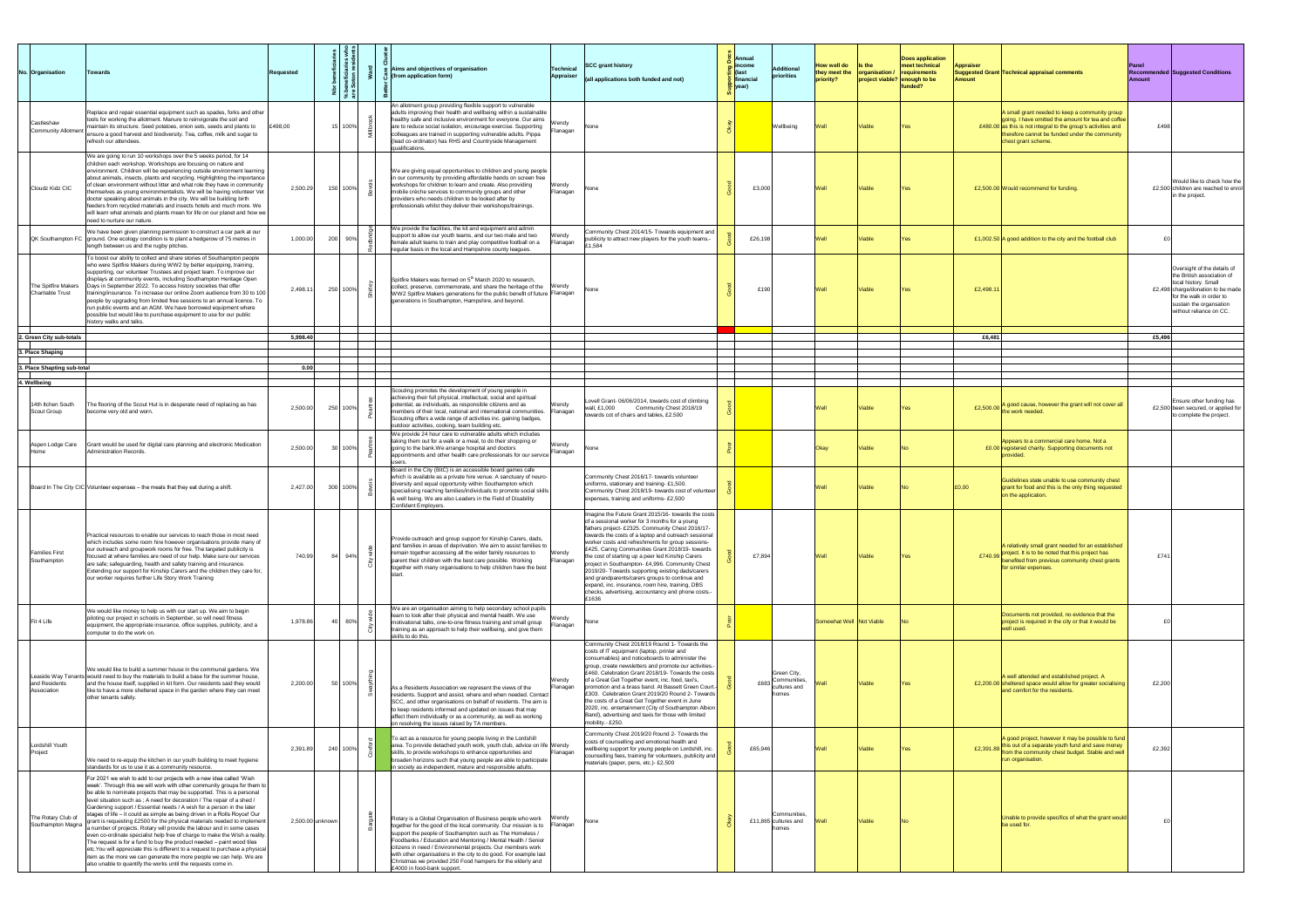| No. Organisation                                          | <b>Towards</b>                                                                                                                                                                                                                                                                                                                                                                                                                                                                                                                                                                                                                                                                                                                                                                                         | <b>Requested</b>      |              |             | Aims and objectives of organisation<br>(from application form)                                                                                                                                                                                                                                                                                                                                                                                                                                           | <b>Technical</b><br>Appraiser | <b>SCC grant history</b><br>$\vert$ (all applications both funded and not)                                                                                                                                                                                                                                                                                                                                                                                                                                                                                                                                         | $\frac{8}{9}$ Annual<br>$\frac{1}{6}$ income<br>$\vert$ (last<br><b>i</b> financial<br><mark>으</mark>  year) | Additiona<br>$ $ priorities                   | <b>How well do</b><br>they meet the<br>priority? | $\blacksquare$ Is the | Does application<br>meet technical<br><b>organisation / requirements</b><br>$ $ project viable? $ $ enough to be<br><b>funded?</b> | <b>Appraiser</b><br><b>Amount</b> | Suggested Grant Technical appraisal comments                                                                                                                                                                                                                                                | <b>Panel</b><br><b>Amount</b> | <b>Recommended Suggested Conditions</b>                                                                                                      |
|-----------------------------------------------------------|--------------------------------------------------------------------------------------------------------------------------------------------------------------------------------------------------------------------------------------------------------------------------------------------------------------------------------------------------------------------------------------------------------------------------------------------------------------------------------------------------------------------------------------------------------------------------------------------------------------------------------------------------------------------------------------------------------------------------------------------------------------------------------------------------------|-----------------------|--------------|-------------|----------------------------------------------------------------------------------------------------------------------------------------------------------------------------------------------------------------------------------------------------------------------------------------------------------------------------------------------------------------------------------------------------------------------------------------------------------------------------------------------------------|-------------------------------|--------------------------------------------------------------------------------------------------------------------------------------------------------------------------------------------------------------------------------------------------------------------------------------------------------------------------------------------------------------------------------------------------------------------------------------------------------------------------------------------------------------------------------------------------------------------------------------------------------------------|--------------------------------------------------------------------------------------------------------------|-----------------------------------------------|--------------------------------------------------|-----------------------|------------------------------------------------------------------------------------------------------------------------------------|-----------------------------------|---------------------------------------------------------------------------------------------------------------------------------------------------------------------------------------------------------------------------------------------------------------------------------------------|-------------------------------|----------------------------------------------------------------------------------------------------------------------------------------------|
| New Foundation<br>Community<br>Chaplaincy                 | Insurance, governance, volunteer costs (training, DBS checks) etc. This<br>grant would help to provide the infrastructure to enable the charity to<br>operate safely and effectively in Southampton, and to ensure that<br>volunteers are not discouraged from offering their time because of<br>personal expense.                                                                                                                                                                                                                                                                                                                                                                                                                                                                                     | 2,414.74              |              | 50%         | We promote the rehabilitation and resettlement of ex-offenders<br>by recruiting, training and supporting volunteers to provide<br>mentoring, advice and practical support. Our vision is that no-<br>one should leave prison and return to our community and feel<br>isolated or unsupported. We seek to encourage community<br>integration and reduce reoffending.                                                                                                                                      | Wendy<br>Flanagan             | INone -                                                                                                                                                                                                                                                                                                                                                                                                                                                                                                                                                                                                            | New Group-                                                                                                   |                                               |                                                  | Somewha<br>Viable     |                                                                                                                                    |                                   | While the project does meet technical<br>£0.00 requirements, there are other commissioned<br>services in the area doing similar work.                                                                                                                                                       | £2,41                         | Ensure that the project<br>works with existing services<br>so support is targeted where<br>most needed.                                      |
| Northam Social<br>Group                                   | We need the money to buy machines to create more opportunities for our<br>increasing members to learn to sew and develop their skills whilst making<br>friends. We need the metal storage unit to ensure that the machines and<br>our materials are safe in the hall.                                                                                                                                                                                                                                                                                                                                                                                                                                                                                                                                  | 2,494.80              |              | 30 100%     | We bring ladies together. Ladies from the most deprived<br>communities in Northam and Newtown come together to sew,<br>make friends and develop their skills.                                                                                                                                                                                                                                                                                                                                            | Wendy<br>Flanagan             | None                                                                                                                                                                                                                                                                                                                                                                                                                                                                                                                                                                                                               |                                                                                                              |                                               |                                                  | /iable                |                                                                                                                                    |                                   | Supporting documents not provided.                                                                                                                                                                                                                                                          |                               |                                                                                                                                              |
| Southampton City<br>l Farm                                | The money would be spent on staff hours to deliver health sessions as<br>part of our additional needs programme, so we can offer life enhancing<br>services to more people. We would also train volunteers to run those<br>sessions (which would then include volunteer expenses such as<br>utilities, food, tea, and coffee). The remaining money would contribute to<br>our equipment on the farm, with tools such as brooms and shovels used<br>daily by different groups needing updating due to being old.                                                                                                                                                                                                                                                                                        | 2,350.00              |              | $30 100\% $ | Our aims as a charity is to educate the community through<br>inclusive and affordable activities on our city farm. We strive to $\vert_{\text{Wendy}}$<br>transform communities through our activities which include: an<br>additional need programme, specialist one to ones for young<br>people, and award-winning educational sessions for school and<br>scout groups.                                                                                                                                | Flanagan                      | INone                                                                                                                                                                                                                                                                                                                                                                                                                                                                                                                                                                                                              | £227,538                                                                                                     |                                               |                                                  | <b>Viable</b>         |                                                                                                                                    |                                   | Organisation has over £100k in bank. Very close<br>o the limit on annual income. Predicting that<br>income will be lower this year, which is why current<br>funds held is high. I would recommend that they<br>are not a priority for funding. Quotes are for £2327,<br>so could part fund. |                               | WF to check whether<br>staffing costs can be funded<br>under CC and get back to<br>ocuncillors. Happy to fund<br>the project subject to this |
| <b>Café</b>                                               | Parklife Community Reintroduce art classes. Art materials, printing costs for the classes and<br>publicity, project manager/art tutor                                                                                                                                                                                                                                                                                                                                                                                                                                                                                                                                                                                                                                                                  | 2,500.00 50-100       |              | $ 100\%$    | We aim to bring together people of all abilities, ages and<br>backgrounds by providing a friendly, affordable environment,<br>providing groups/services/events that support vulnerable<br>groups/the general community. We support vulnerable and<br>excluded individuals into volunteering/employment. We<br> instantly adapted to COVID-19, providing a free food distribution  <br>service                                                                                                            | Wendy<br>Flanagan             | Community Chest 2017/18- Towards the costs of an<br>art group (materials, equipment, tutor and room hire),<br>an art exhibition, production of a calendar of the<br>group's work, creative holiday activities for children<br>and families.- £2,000. Celebration Grant 2018/19-<br>Towards the costs of an event for the Big Lunch, inc.<br>decorations, reusable seat pads and crockery.- £500.<br>Community Chest 2019/20- A contribution towards<br>the costs of shutters to prevent further vandalism of<br>windows and doors. - £2,500                                                                        | £91,157                                                                                                      |                                               |                                                  | Viable                |                                                                                                                                    | £2,500.00                         | Viable project with reasonable costs. Previously<br>unded by community chest                                                                                                                                                                                                                | £2,500                        |                                                                                                                                              |
| See Southampton                                           | We require financial support for materials, IT, cameraman, training,<br>venue hire and publicity.                                                                                                                                                                                                                                                                                                                                                                                                                                                                                                                                                                                                                                                                                                      | 2,500.00              |              |             | We are an innovative group, with forward thinking approaches<br>which meet the needs of the residents of Southampton, as well<br>as all visitors, given the international essence, character and<br>diversity of this city. SeeSouthampton did not offer a 'walk'<br>programme in 2020-2021 due to Covid-19, but we did invest in Flanagan<br>digital/online events, and produced successful videos and radio<br>programmes which can be used and seen by all. We resume<br>our activities in June 2021. | Vendy                         | l None                                                                                                                                                                                                                                                                                                                                                                                                                                                                                                                                                                                                             | £4,117                                                                                                       |                                               | Not Well                                         | Not Viable            |                                                                                                                                    |                                   | Unclear what the project is trying to achieve, who<br>the audience is and what the grant is required for.                                                                                                                                                                                   |                               |                                                                                                                                              |
| NVR South Parent<br>Practitioners                         | The grant will be spent developing and growing a new opportunity to pilot<br>3 new projects teaching the Non Violent Resistance parenting programs<br>and offering continuous support for families struggling with challenging<br>behaviours across 3 corners of Southampton. (East side, restricted<br>funding already in place) Programs will be adapted around group<br>behaviours, through learning new techniques and building networks we<br>work towards a better home, School and Community.                                                                                                                                                                                                                                                                                                   | 2,400.00              |              | 150 100%    | Supporting other parents struggling with their children's<br>challenging behaviours. We believe all parents and carers<br>should have somewhere to reach out to and be able to learn a<br>New Vision on Relationships parenting program approach<br>through overcoming all different behaviours, through techniques<br>we have used and learnt along our own lived experience<br>journeys.                                                                                                               | Wendy<br>Flanagan             | <b>INone</b>                                                                                                                                                                                                                                                                                                                                                                                                                                                                                                                                                                                                       |                                                                                                              |                                               |                                                  | Viable                |                                                                                                                                    |                                   | All courses currently online so would be very<br>dififcult to verify that the grant benefits<br>Southampton City Residents. This is a worthwhile<br>project, however I would suggest that we work with<br>the group for a future round of funding.                                          |                               |                                                                                                                                              |
| Southampton<br>Community Connect                          | Enable the use of our van (insurance, road tax, fuel cost) to collect food<br>donations. Currently we are using our own diesel car to make 5 trips<br>every week to and from food shops to collect 'waste' food destined for<br> landfill. Using a van to make only one trip to collect food instead of 5 will<br>save time, reduce CO2 emissions and help the environment. Reasonable<br>volunteer expenses (travel and snack). Gazebo and weights – we need<br>this to protect displayed food and beneficiaries visiting food bank from the<br>elements (bad weather). Fold up table to display food. Beodegradable<br>bags for people to people to safely collect & carry food donations, and<br>keep on reusing them                                                                               | 2,270.76              | $2,100$ 100% |             | Amongst other aims, we exist to: engage and bring people and<br>communities together, support people who experience<br>economic and social disadvantage in the community; Currently Wendy<br>we are running a food distribution project in the community as<br>an immediate response to the pressing need (food insecurity<br>and poverty) in Weston area.                                                                                                                                               | <b>Flanagan</b>               | <b>None</b>                                                                                                                                                                                                                                                                                                                                                                                                                                                                                                                                                                                                        |                                                                                                              |                                               |                                                  | <b>Viable</b>         |                                                                                                                                    |                                   | A community food project which is currently in<br>£2,270.76 operation. There are other similar projects so<br>members should consider whether there is a need<br>for us to fund another similar project.                                                                                    |                               |                                                                                                                                              |
| Swaythling Parish                                         | We are currently refurbishing an underused downstairs room at St<br>Alban's church to form "The Cave" $-$ a youth friendly flexible space which<br>has been envisioned in response to the urgent need for more provision of<br>activities and space for young people in the local area. As part of this<br>project, we are adapting our outside space to accommodate games and<br>activities for young people and require a shed in which to store games<br>equipment such as a table tennis table, basketballs, gazebos and other<br>materials for this to be sustainable. After successfully securing money for<br>other aspects of this project, this grant request is for money to cover the<br>cost of a sturdy plastic shed in which such equipment could be stored<br>securely and effectively. | 769.98                |              | 50 100%     | Alongside regular Christian worship, Swaythling Parish seeks to<br>provide a range of activities which respond to current needs in<br>the local community. These include pensioners lunches, after<br>school activities for families, food provision for those who need<br>, cooking courses, film nights and youth activities.                                                                                                                                                                          | Wendy<br>Flanagan             | INone.                                                                                                                                                                                                                                                                                                                                                                                                                                                                                                                                                                                                             | £35,084                                                                                                      |                                               |                                                  | Viable                |                                                                                                                                    |                                   | Large surplus in bank account for the normal<br>running of the churches. This activity is a youth<br>provision, not faith base and therefore meets<br>technical requirements.                                                                                                               | £770                          |                                                                                                                                              |
| The Art House<br>Southampton                              | We would like a grant to continue our "Bunker 179 Community Pantry"<br>project. In order to tackle food waste and growing food poverty in the city,<br>we have partnered with Fareshare and other local businesses divert good<br>food from going to landfill. We open and arrange the food outside for<br>people to take, with the option to pay as they feel or are able to. We also<br>batch cook these ingredients into meals that customers can buy<br>themselves or pay forward to those in need.                                                                                                                                                                                                                                                                                                | 2,466.00              |              | 360 100%    | We are a community led arts and events venue. We host online<br>and in-person performance events such as music, theatre, and<br>comedy. We also showcase local physical artwork, host<br>community groups, and run a community pay-as-you feel pantry<br>project. We are also working on creating a makerspace.                                                                                                                                                                                          | ∣Wendy<br>Flanagan            | Community Chest (St George's Day Grant) 2014 and<br>2015-2014/15 - Towards the facilitator and materials<br>costs of an art workshop run by a local artist, in<br>linocut printing dragon motifs, on Weds 23 April<br>2014. This will be open to all ages and will bring<br>members of the community together in an affordable,<br>accessible and fun activity. 2015/16 - Towards the<br>costs of social media advertising for the St George's<br>Day event.- £200. Community Chest Grant 2017/18-<br>Towards the costs of CCTV cameras and networking,<br>secondary alarm system and a back up system.-<br>£2,436 | £154,941                                                                                                     |                                               |                                                  | Viable                |                                                                                                                                    |                                   | The fairshare licence is £575 per quarter. I would<br>£1,750.00 suggest funding for the 3rd and 4th quarter of<br>2021/22 along with the facebook avertising costs.                                                                                                                         |                               |                                                                                                                                              |
| Wynter Road<br>Community Group<br>4. Wellbeing sub-totals | Using the facilities at Wynter Road Playing Field we would like a grant to<br>offer supervised heavily subsidised football FREE PLAY sessions to<br>young people aged 5-11 years old. These sessions would be like street<br>football/pick up games where kids can just be kids and play as why<br>should any kid be priced out of playing football. The sessions would be<br>supervised by DBS checked facilitators and we would also be looking to<br>run informal mental health workshops and some educational sessions all<br>built and linked around football.                                                                                                                                                                                                                                    | 1,651.32<br>39,056.34 |              | 300 100%    | Represent the interests of the users of the pavilion, and the<br>pitches, as well as the local community.                                                                                                                                                                                                                                                                                                                                                                                                | <b>Wendy</b><br>Flanagan      | Community Chest 2019/20- Towards the costs of two<br>pairs of freestanding football goals to replace the old<br>worn out ones on Wynter Road Playing Field.-<br>£2,500                                                                                                                                                                                                                                                                                                                                                                                                                                             |                                                                                                              | Communities,<br>£1,463 cultures and<br>Ihomes |                                                  | <b>Viable</b>         |                                                                                                                                    | £16,775                           | A great project which could also encourage girls<br>£1,651.32 into football ahead of Southampton hosting games<br>o the Women's European Championship in 2022.                                                                                                                              | £1,651<br>£14,268             |                                                                                                                                              |

Celebration Grant

Parklife Community

Café

BBQ: Our current BBQ is very old and needs replacing. A new BBQ would benefit our organisation and the community as we will be able to not only use it for this event, but many events in the future Recyclable disposables such as cups: At an event we tend to sell a lot more take away drinks, puchasing compostable paper cups will help us reach our aims of being more environmentally friendly and fit in with our whole ethos. Mental Health Day materials: This would include paper packs and info as well as happy cafe materials such as badges and wellbeing info

**500.00** 500- <sup>1000</sup> 95% Shirley *We aim to bring together people of all abilities, ages and environment, providing groups/services/events that support vulnerable groups/the general community. We volunteering/employment. We instantly adapted to COVID-*Wendy Flanagan

*backgrounds by providing a friendly, affordable support vulnerable and excluded individuals into 19, providing a free food distribution service.*

Community Chest 2017/18- Towards the costs of an  $\vert$  art group (materials, equipment, tutor and room hire),  $\vert$ an art exhibition, production of a calendar of the group's work, creative holiday activities for children and families.- £2,000. Celebration Grant 2018/19-Towards the costs of an event for the Big Lunch, inc. decorations, reusable seat pads and crockery.- £500. Community Chest 2019/20- A contribution towards the costs of shutters to prevent further vandalism of windows and doors. - £2,500

Good

£91,157 Well Viable Yes **£500** Good event however may now be too late.

| Requested<br>the contract of the contract of the contract of | Panel Recommendation |         |
|--------------------------------------------------------------|----------------------|---------|
|                                                              | £21,931              | £13,931 |
|                                                              | £5,998               | E6,481  |
|                                                              |                      |         |
|                                                              | £39,056              | £16,775 |
|                                                              |                      |         |
|                                                              | £66,986              | £37,187 |
|                                                              |                      |         |